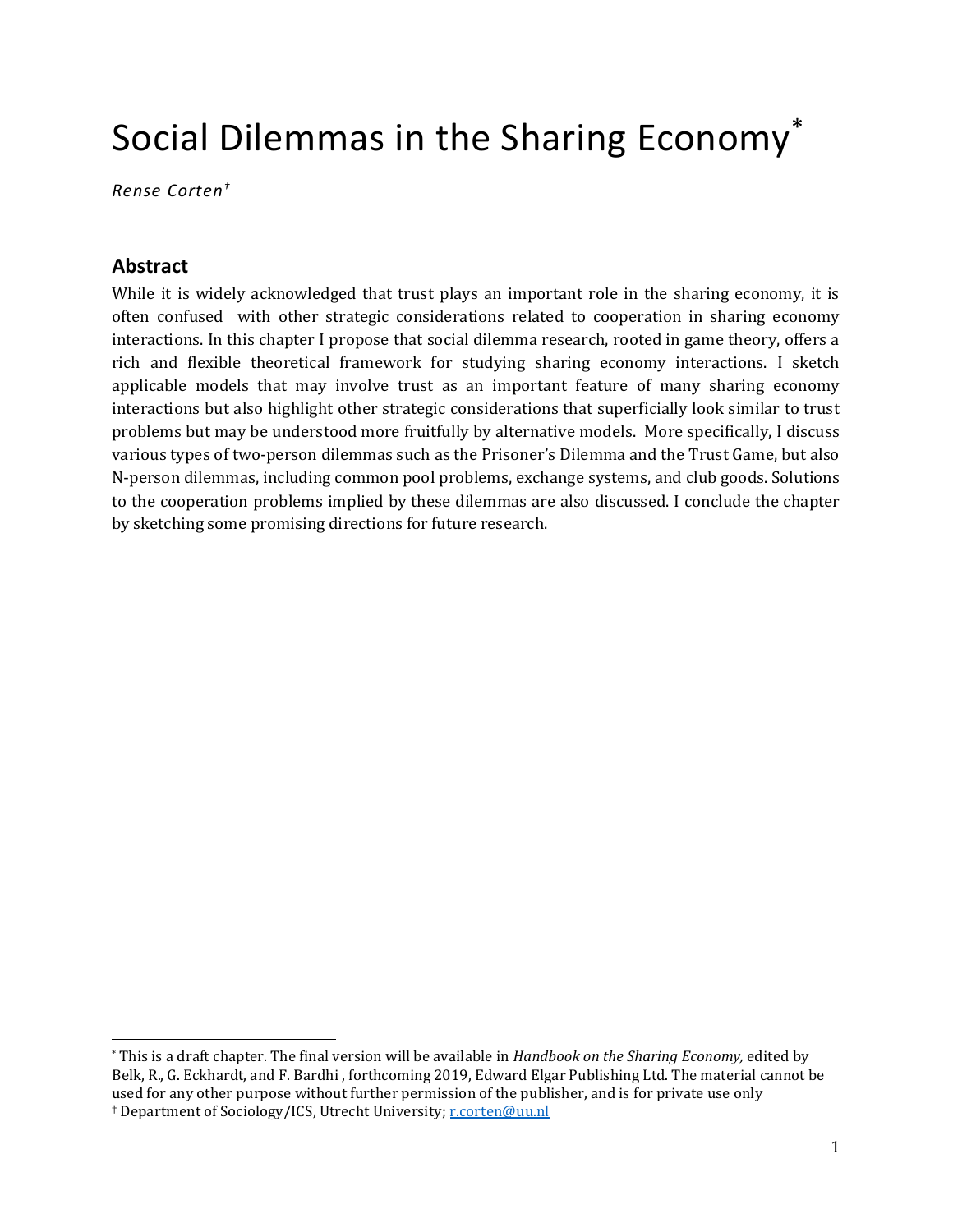# Introduction

Trust is often considered crucial in the sharing economy (e.g., Botsman and Rogers 2010; Frenken and Schor 2017; Puschmann and Alt 2016): for "stranger sharing" (Schor 2014), actors need to engage in interactions with partners who might very well take advantage of them (e.g., Bardhi and Eckhardt 2012). This ubiquitous emphasis on trust suggests a general acknowledgement of the risk of opportunistic behavior in sharing economy exchanges. In turn, this suggests that sharing economy exchanges, not unlike traditional market exchanges, include aspects of strategic interaction between participants in that participants' actions are interdependent, and may take each other's actions into account when making decisions. I propose that social dilemma research, rooted in game theory and rational choice theory, offers a rich and flexible theoretical framework for addressing such strategic interdependencies. Studying the sharing economy from this perspective allows for the development of theoretical models that indeed include trust as an important feature of many interactions, but also highlights other strategic considerations that look similar to trust problems but may actually be more fruitfully understood through different models.

For the sake of consistency of the chapter in terms of applications and examples, I follow the definition of sharing economy by Frenken et al. (2015) who emphasize the utilization of *idle* capacity. Importantly, this implies that platforms facilitating services (e.g., TaskRabbit or Uber) are excluded for now, even if many of the arguments provided here – with appropriate modifications – could also be applied to such platforms.

A social dilemma is, roughly, a situation in which a tension exists between individual rationality on the one hand and collective rationality on the other (also see Kollock 1998; Rapoport 1974; Raub et al. 2015 for more formal definitions). Social dilemmas are central to the study of cooperation among goal-directed actors across a variety of disciplines in the social sciences, including economics, sociology, and political science. While the Prisoners' Dilemma (Rapoport and Chammah 1965) is by far the best known example of a social dilemma, the closely related trust game (Camerer and Weigelt 1988; Coleman 1990) appears implicitly or explicitly in many accounts of the sharing economy, underlying the ubiquitous notion that trust is the prevailing logic of the sharing economy. Likewise, common pool problems or public good problems are frequently associated with the sharing economy (Bradley and Pargman 2017). In this chapter, I discuss the applicability of these well-known models to the sharing economy, but also discuss a number of lesser known approaches from the social dilemmas literature, including the helping game and the theory of social exchange systems (Ekeh 1974).

The fact that accounts of social dilemmas, being rooted in game theory, assume actors to be both rational and selfish, may seem contradictory to the very notion of sharing (e.g., Belk 2010). However, neither of these assumptions are strictly necessary for a fruitful analysis of social dilemma situations. First, while typical analyses do require that actors are at least goal-directed (i.e., motivated by incentives), it is often not necessary or desirable to make heroic assumptions about forward-looking behavior or complete information. Indeed, arguments on bounded rationality (Rubinstein 1998) are by now part of the standard repertoire of social dilemmas research (e.g., Macy and Flache 2002). Second, game theory per se does not assume selfishness.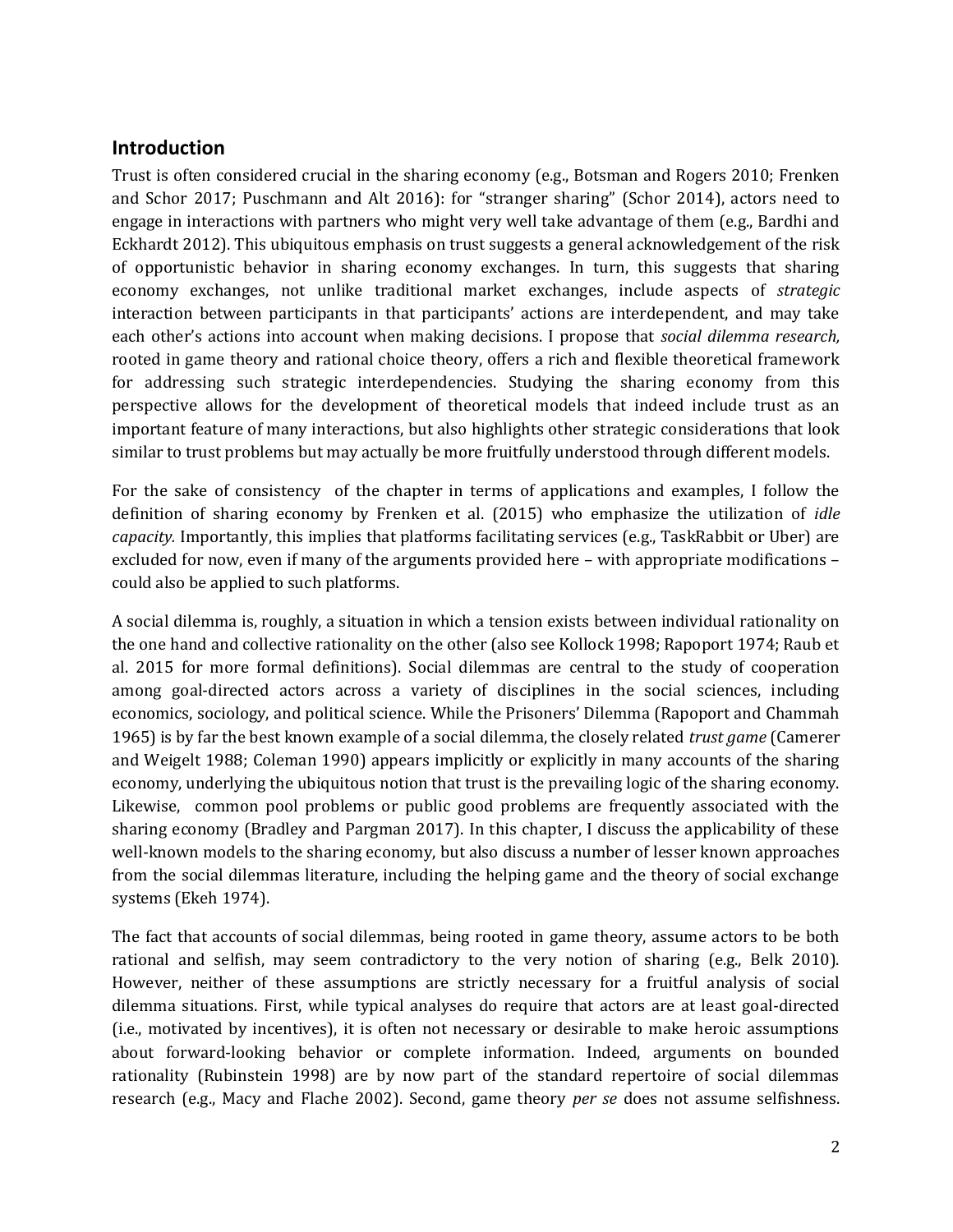While "payoffs" as modeled in games represent actors' utilities (i.e., their motives), these utilities do not necessarily exclusively represent actors' own material or monetary payoffs; it is perfectly feasible to include other actors' outcomes in utility functions (Fehr and Gintis 2007).

## Two-person social dilemmas

#### Prisoner's Dilemma

By far the best known example of a social dilemma is the Prisoners' Dilemma (PD; Rapoport and Chammah 1965), in which two players face incentives to take advantage of one another, although mutual cooperation would actually make them both better off. The PD is two-sided in that the two actors act simultaneously, and both face the same dilemma. Many platforms, such as Airbnb, Couchsurfing and Blablacar, in principle have this two-sided nature, as both actors may face incentives for opportunistic behavior, and the PD is indeed sometimes used as a model for sharing economy interactions (e.g., Botsman and Rogers 2010:143). However, contrary to a common misunderstanding, trust is not an issue in the PD: both actors face incentives to take advantage of the other actor, regardless of the action of the other actor. This implies that beliefs about the expected action of the other actor play no role in actors' decision making: it is not the case that they would be willing to cooperate on the condition that the other also cooperates.

Consider online peer-to-peer markets, such as eBay. There are typically two actors: the seller and the buyer, who do not meet in person but trade via mail and wire transfers. To model their interaction in terms of a PD, we define two actions for each actor. After the seller and buyer have agreed on a price for an item, the seller has two options: to send the item to the buyer as agreed, or to keep the item (or send an item of lower quality than agreed). The buyer also has two options: to pay the agreed price for the item, or not. Obviously, the most attractive outcome for the seller is to receive the money while keeping the item, while for the buyer the best outcome is receiving the item for free. This combination of possible strategies would indeed lead to a PD, with the standard prediction that both actors would take advantage of each other, even though they would both prefer the cooperative outcome (Kollock 1999b).

Although this representation of the a typical eBay interaction captures the main risks involved for both players and satisfies our intuition that online exchanges are essentially cooperation problems, the resulting model is less satisfying in other respects. Most importantly, it ignores that in most online exchange markets, social conventions have emerged that require buyers to make the first move and pay up front, after which the seller ships the item. This makes opportunistic behavior by the buyer impossible, and thus shifts all the risk of the exchange to the buyer. Similar arguments apply to some types of sharing economy interactions, such as hospitality exchanges on platforms like Airbnb or Couchsurfing. These too involve risks for both actors: for the guest, the obvious safety risk of spending the night in a stranger's house, and for the host, the risk of theft or damage to property (and possibly also a safety risk). Yet, also here the fit is suboptimal, for example because it does not allow for what is intuitively the most likely outcome of an Airbnb encounter: that the guest will never enter the host's house at all. Additionally, as in the eBay case, hospitality interactions are often structured such that much of the risk is shifted to one party (for example, if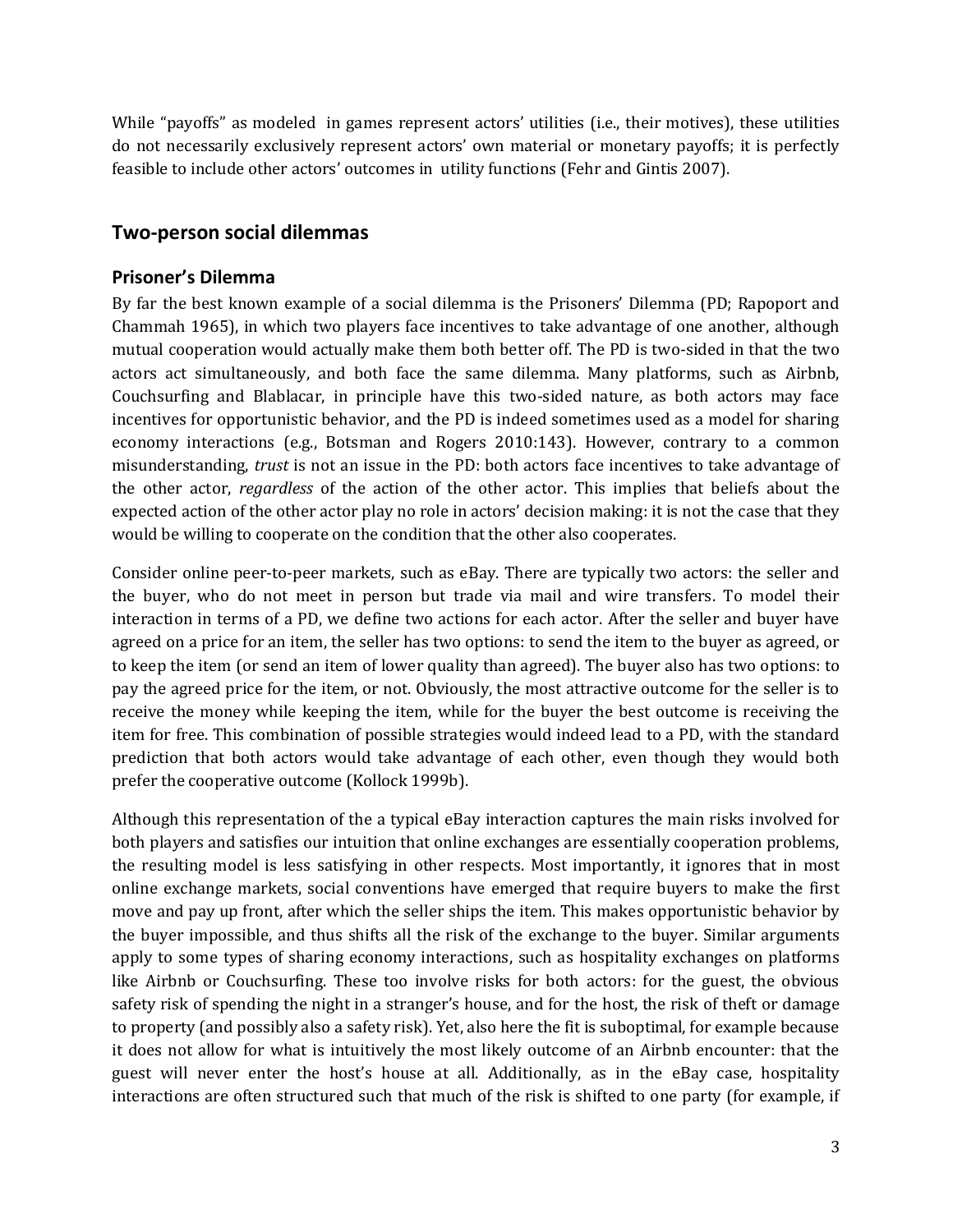the accommodation is a separate apartment, the risk for the guest will be much smaller) to the extent that the interaction is no longer a two-sided problem. If this is the case, a one-side dilemma remains such as the trust game (next section).



Figure 1: Prisoner's Dilemma with generic payoffs (Left: T>R>P>S) and numerical payoffs (Right). Cells represent payoffs to the actors in the form (Actor 1, Actor 2) resulting from combination of their respective choices (C or D).

#### The Trust game and the investment game

The trust game (Camerer and Weigelt 1988) can be understood as a sequential and one-sided version of the PD in which one actor (the trustor) moves first, deciding whether or not to trust the second actor (the trustee). If the trustor does place trust in the trustee, the trustee decides whether or not to take advantage of the trustor (see Figure 2). As with the PD, the standard game-theoretical prediction for this game is a pessimistic one. Anticipating that the trustee will abuse trust if given the opportunity, the trustor will not trust the trustee, which is suboptimal for both. In contrast to the PD, the problem has a one-sided nature, in that only the trustee has an incentive to take advantage of the trustor. Another difference with the PD is that in the trust game, the trustor would be willing to choose the cooperative option (to place trust) if and only if she would believe that the likelihood that the trustee would abuse trust would be sufficiently low (this belief is what is also commonly understood as "trust"). The Trust Game has been widely used to model economic transactions that suffer from information asymmetry (Akerlof 1970), with recently also many applications to online markets (e.g., Przepiorka 2013; Resnick and Zeckhauser 2002; Tadelis 2016), and indeed features explicitly or implicitly in many accounts of the sharing economy.

Consider the case of hospitality services, such as Airbnb. Although this can be analyzed as a twosided dilemma, it seems reasonable to assume that the largest share of the risk lies on the side of the host, while the host himself has few incentives or opportunities to take advantage of the guest. After all, options for the host are somewhat limited: the characteristics of an accommodation are more or less fixed, and after a host puts the accommodation on offer there is little the host could do that would take advantage of the guest. This is particularly true for cases where the host is not present during the stay, as seems increasingly common on Airbnb. The host, on the other hand, runs the risk that the guest does not behave well and trashes the apartment. In such cases, the exchange resembles a trust game, in which the possible actions are as follows: after the guest requests a reservation of the accommodation for a certain period, the host faces the decision to accept or reject the reservation, which respectively corresponds to "placing trust" or "withhold trust" in the trust game. Subsequently, the guest, upon arrival, may either take good care of the accommodation, or alternatively, behave carelessly and damage the property, disturb the neighbors, or even behave intentionally maliciously and for example engage in theft. While certainly not all guests, or indeed even relatively few, will actually have preferences to behave opportunistically, it seems reasonable to assume that at least some guests do have such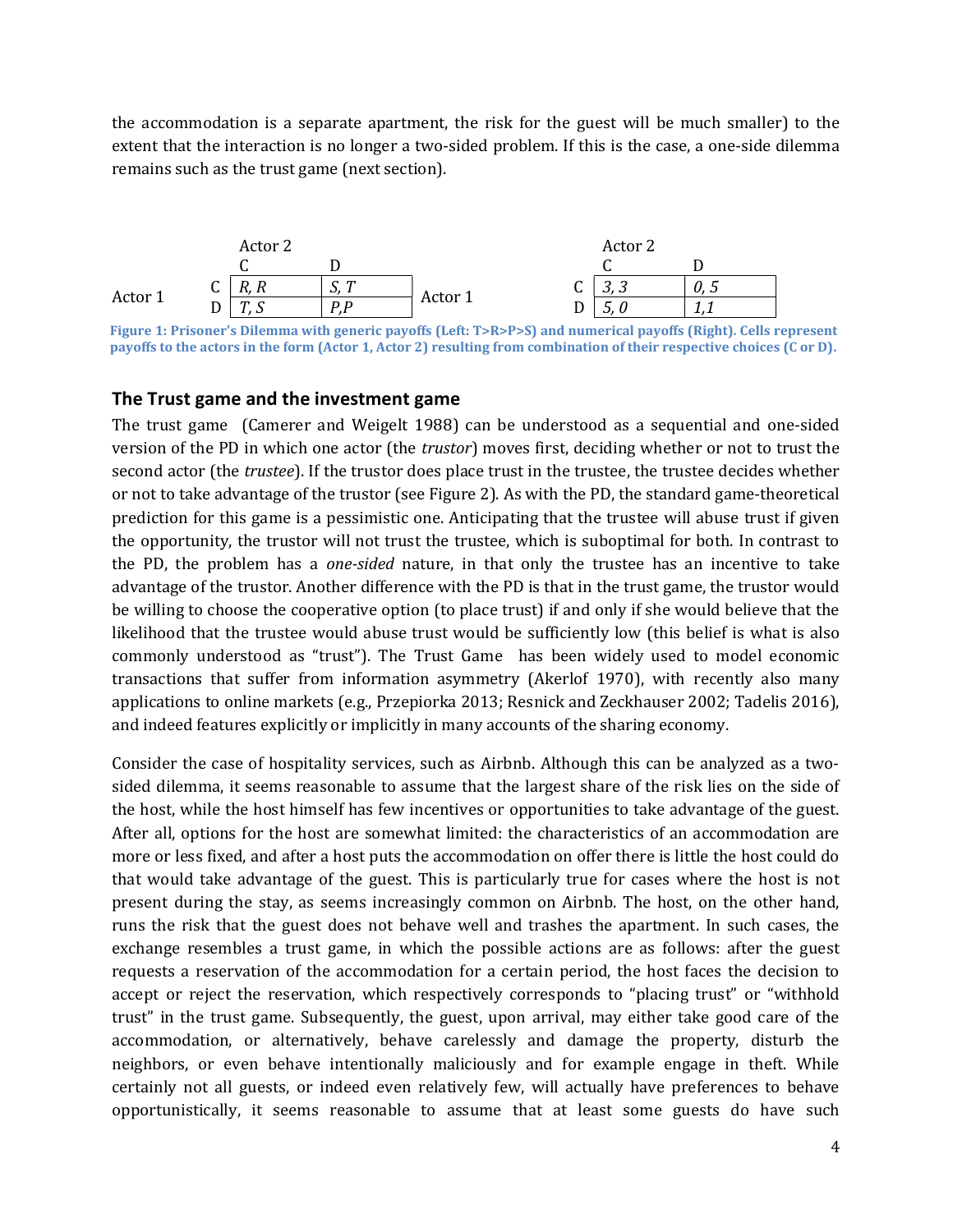preferences, and this sense the host faces a trust problem, which could be modeled as a trust game with incomplete information (Camerer and Weigelt 1988).



Figure 2: Decision tree for the Trust Game (with T>R>P>S). Payoffs to the actors resulting from possible combinations of their respective choices are represented at the bottom in the form (Actor 1, Actor 2).

In some instances actors have the possibility to act in a more fine-grained rather than binary manner, as in the trust game. This would be the case, for example, if the trustor has the option to use various levels of costly safeguards such as contracts or insurance to reduce risk. Such cases may be analyzed as investment games (Berg et al. 1995), essentially a continuous version of the trust game, in which the first mover decides on the *degree* to which she places trust in the trustee, upon which the trustee decides on a *degree* of honoring or abusing trust. Engaging in the interaction without any safeguards, thereby maximizing risk but minimizing transaction costs, would be analogous to maximal investment in the investment game. Another application would be the case were trustors may choose between different interactions that are more or less risky, such as in peer-to-peer ridesharing where a driver may choose the length of the ride he or she is willing to share. As in the trust game, the game theoretical prediction for the investment game is that the trustor, anticipating that the trustee will return nothing (i.e., abuses trust) invests nothing (i.e., does not trust).

#### N-person social dilemmas

Most of the examples so far involve exchanges in which one actor transfers some resource to another actor and receives some benefit in return, such as in hospitality exchanges where the host is paid by the guest in exchange for lodging. Many sharing economy interactions, however, involve the pooling and redistribution of resources among more than two actors, or actors sharing a resource without immediate (material) compensation. Such non-dyadic exchanges constitute various types of N-person dilemmas, discussed in the next sections.

#### Public good problems and common pool resources

In a public goods game, actors choose whether to contribute part of their resources to the production of a common resource (the public good). The sum of all contributions is then multiplied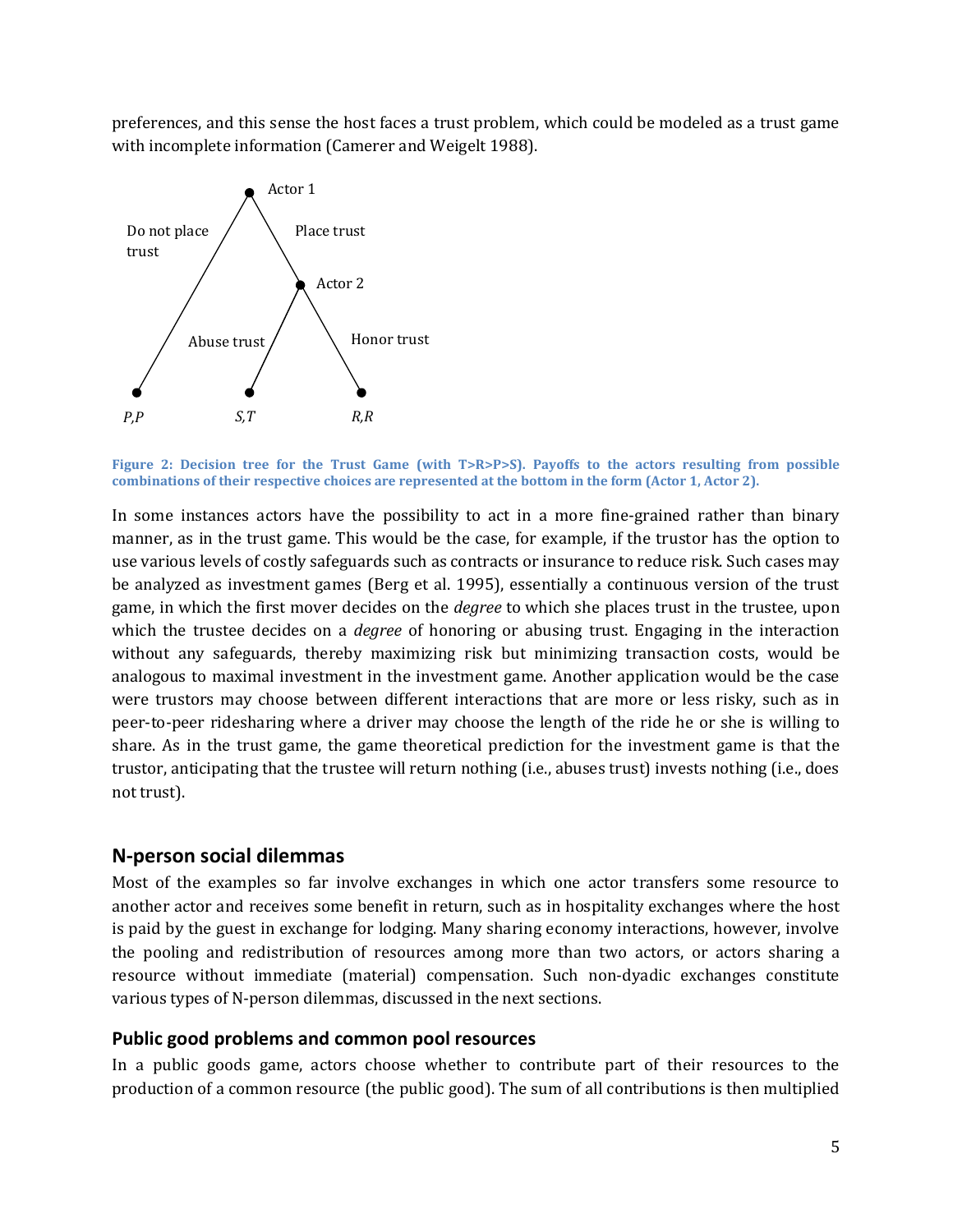by a factor  $m>1$  and redistributed equally among all actors, irrespective of their individual contributions. Due to this latter feature, the dominant strategy is to free-ride on the contributions of others and not contribute anything. Thus, the standard game-theoretic prediction is that the public good will not be produced. Classic examples include national defense, or, somewhat closer to the topic at hand, open source software development (Kollock 1999a).

Common goods games are similar to public goods games, but there the problem is use rather than production (Kollock 1998). Typical examples include overfishing, where fishermen face individual incentives to maximize their catch, but as a result the fish stock is depleted to an extent that it can no longer recuperate. While the two dilemmas are conceptually similar, result in the same suboptimal outcome, and are often discussed interchangeably (e.g., Ostrom 2006), a key theoretical difference is that common goods are rivalrous in that use of the resource by one actor diminishes the possible use by other actors, while public goods are not (see Gardner et al. 1990 for a more formal treatment). At the same time, they share the feature of non-excludability, in that it is impossible, or at least very difficult, to prevent actors from using the resource.

Public- and common goods problems frequently appear in discussions of the sharing economy and collaborative consumption (Botsman and Rogers 2010; Bradley and Pargman 2017; Erickson and Sørensen 2016; Kostakis and Bauwens 2014), and earlier in the more general context of online collaboration (Hess and Ostrom 2003; Kollock 1999a; Kollock and Smith 1996). Indeed, some early examples of collaborative consumption such as public bike sharing (Cohen and Kietzmann 2014), some types of car sharing (Bardhi and Eckhardt 2012), Freecycling (Norbutas and Corten 2018) or collective toolsheds seem to share characteristics of public- or common goods in that they are not dyadic exchanges but aim at the creation of a common pool resource that is open to all. However, as Fremstad (2016 ) points out, many most modern examples of platform-based sharing economy exchanges are excludable as access to such collective resources can be effectively limited through membership of the platform. In this sense, the resources available via sharing platforms are perhaps better characterized as club goods (Buchanan 1965), which to some extent provides a solution for the provision of public goods.

## Social exchange systems

Some types of exchanges are non-dyadic in that the actor sharing some resource does not receive an immediate return. The hospitality equivalent of such an exchange is Couchsurfing, in which hosts provide lodging without material compensation. Other examples include neighborhood sharing platforms such as the Dutch platform Peerby,<sup>3</sup> the now defunct Neighborgoods, or the Swiss-based Pumpipumpe, but also Facebook groups aiming at "freecycling" (Norbutas and Corten 2018).

From a game-theoretic perspective, such exchanges may be modeled as Dictator Games (Forsythe et al. 1994) in which actors can choose to transfer some of their resources to a second actor, or as Helping Games, in which actors may produce a benefit to a second actor at a cost smaller than the benefit (Nowak and Sigmund 1998). At first sight, these types of interactions do not appear to be social dilemmas: the obvious unique Nash equilibrium in such cases is that the first actor gives

 <sup>3</sup> At the time of writing, Peerby just introduced a rental option, while maintaining the option to borrow without compensation.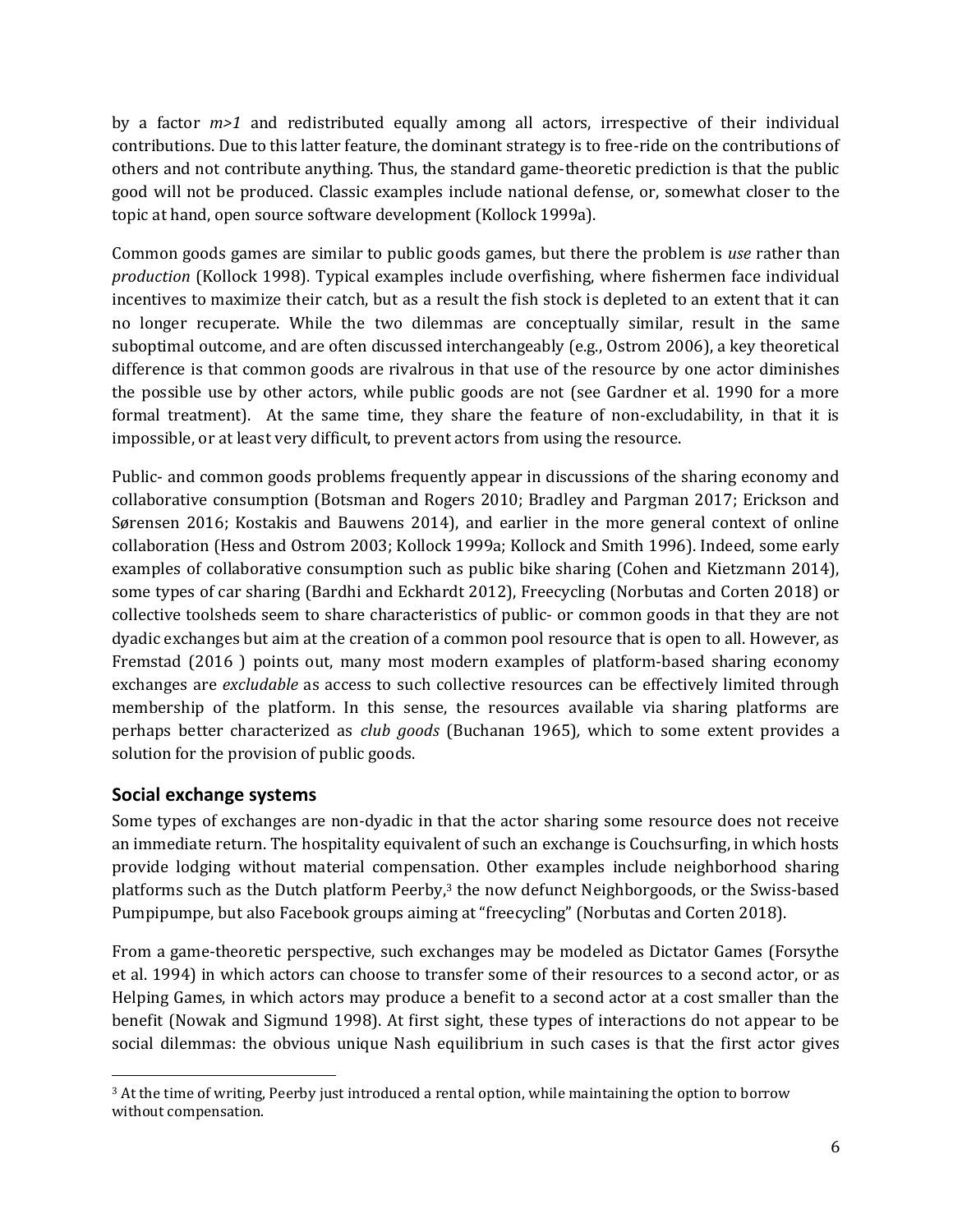nothing to the second actor, and there is no alternative outcome that would be more beneficial to both.

A dilemma emerges, however, when such interactions take place not in isolated dyads but in larger systems, in which actors sometimes play the role of provider and sometimes play the role of receiver, as is the case in the sharing economy examples mentioned above. Then, the outcome in which no actor provides anything to another actor is still an equilibrium, but all actors would be better of <sup>f4</sup> if "help" was provided in each dyadic interaction (assuming that actors are equally often in the receiver role). Such systems, known as *generalized exchange* systems (Ekeh 1974), thus constitute social dilemmas at the macro level (Kollock 1999b; Yamagishi and Cook 1993). Exchanges in these systems are "generalized" in that actors do not receive immediate compensation from their exchange partners, but instead are compensated by receiving some resource from a third actor when they are in need themselves. Typical examples include assisting stranded drivers on remote mountain roads, where one does not receive immediate compensation for helping but instead hopes to be assisted in a similar manner when in need.

While neighborhood lending platforms such as Peerby are exceptionally clear-cut instances of generalized exchange systems, models like the Helping Game overlook that lending goods may also include an element of trust, in that the borrower may not return the item in good shape or not at all. This would suggest to model this type of sharing economy interactions using variations of trust games in which the trustor (the provider), in dyadic exchanges, does not gain or even loses some utility in the situation in which trust is placed and honored, in comparison to the situation in which trust not placed. The Lending Game (recently proposed by Kas et al. 2018) is a first attempt at modeling such exchanges. As compared to the regular Trust Game, the Lending Game again clearly highlights that, from a rational point of view, sharing on platforms such as Peerby can only be explained from the fact that these exchanges take place in larger systems, since even if the lender were sure about the trustworthiness of the borrower, lending would still make the lender worse off in isolated encounters.

# Solutions: institutions for cooperation

Explaining the emergence of cooperation in social dilemmas has been the focus of a meanwhile sizable literature in fields as diverse as social psychology, political science, economics, sociology, and biology, resulting in various types of solutions. Kollock (1998) distinguishes motivational, strategic, and structural solutions. Motivational solutions rely on psychological causes of cooperation, such as other-regarding preferences (e.g., Fehr and Schmidt 1999) or bounded rationality (e.g., Neyman 1985). Both the strategic and structural approaches prefer to maintain the micro-level assumptions of selfishness and rationality, and instead look for social conditions that may incentivize actors to cooperate (c.f. Coleman 1964). While the strategic approach looks for conditions that leave the basic social dilemma intact (e.g., repeated interaction), the structural approach introduces modifications to the rules of the stage game (e.g., punishment options). These structural mechanisms can also be understood as "institutions" in the sense of "rules of the game"

<sup>4</sup> Or at least not worse off on average, in the case of the Dictator Game.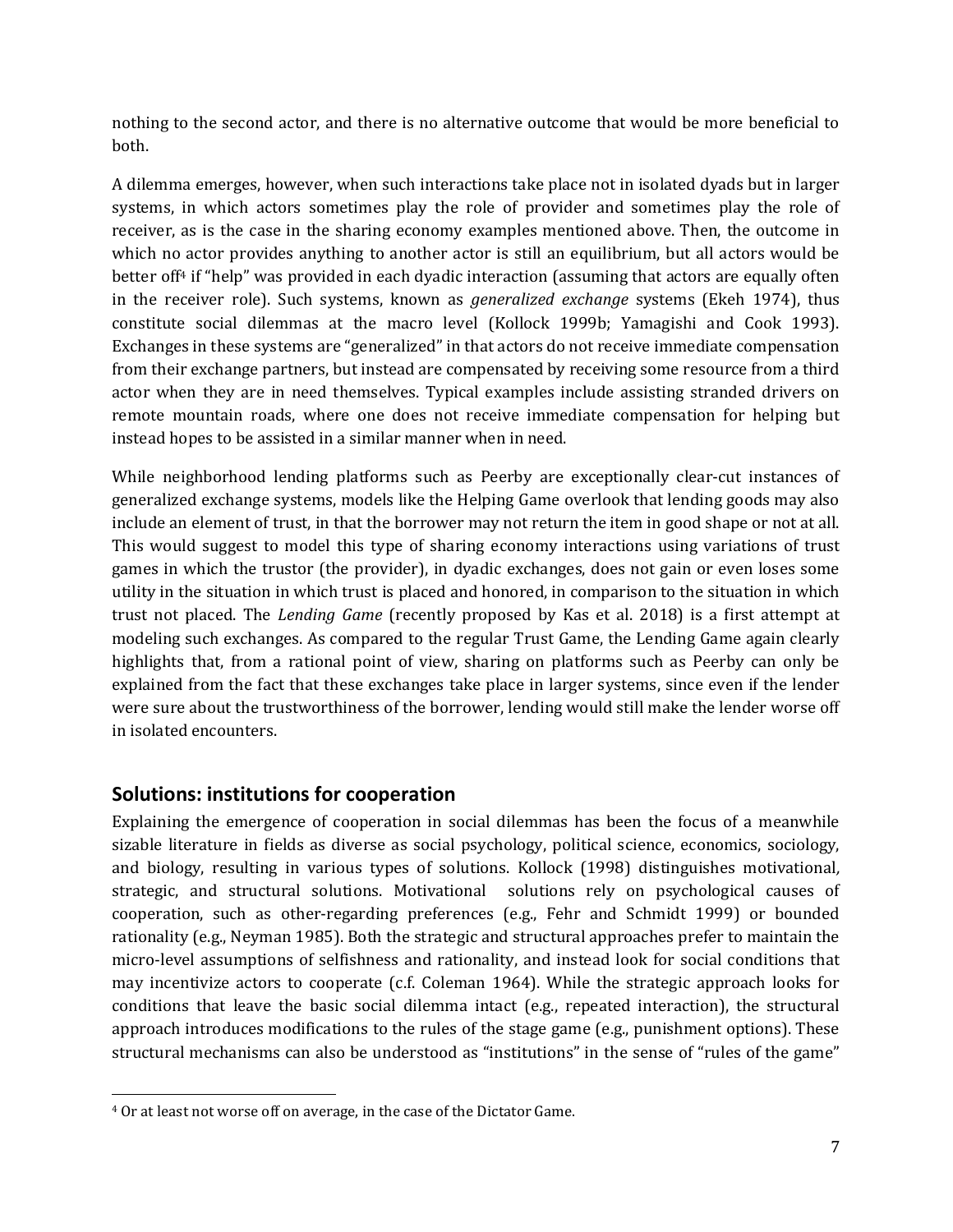(North 1990) that govern interaction. As sharing economy interactions are typically mediated by online platforms that to a large extent shape the possible actions of participants, the emphasis here will be on such institutional solutions.<sup>5</sup>

## Solutions for two-person dilemmas

A prominent type of explanation within the structural approach involves the embeddedness of the social dilemma in ongoing social relations. For the Prisoner's Dilemma, Axelrod (1984) famously showed that if actors play the game repeatedly and can observe each other's behavior, conditional cooperation can be sustained because long-term benefits of mutual cooperation outweigh the short-term incentive to defect. Similar results hold for the trust game (Kreps 1990) and other dyadic social dilemmas (Friedman 1971). The logic of embeddedness extends also to social networks, where the spread of information via networks about past behavior again allows for conditional cooperation to emerge (Buskens 2002; Raub and Weesie 1990).

Typical for sharing economy interactions, however, is that social embeddedness tends to be low: interactions typically take place outside established social contexts and are probably rarely repeated (i.e., 'stranger sharing'; Schor 2014). Consequently, sharing economy platforms have implemented a range of mechanisms aimed at promoting cooperation in social dilemmas.

Perhaps the best-known example of an institutional mechanism to promote cooperation is the wide-spread use of reputation systems or "rating systems"7, allowing users to publicly "rate" their experience with their exchange partners through some type of fixed and often quantified format (e.g., the ubiquitous "five stars") or through a free-form qualitative format (e.g., written reviews). Conceptually, reputation systems promote trust and cooperation in much the same way social embeddedness does: by allowing actors to monitor each other's past behavior, potential defectors are incentivized to cooperate or deterred from entering the market (Bolton et al. 2004b; Przepiorka 2013; Resnick and Zeckhauser 2002; Tadelis 2016). Meanwhile there is ample empirical evidence from lab experiments (Bolton et al. 2004b, 2004a), field experiments (Resnick and Zeckhauser 2006) and observational studies on online markets (Diekmann et al. 2014; Kollock 1999b; Przepiorka et al. 2017; Resnick and Zeckhauser 2002) that such reputation systems indeed tend to promote trust, and as such these systems are widely considered to be the key innovation that makes trust in online interactions (including sharing economy interactions) feasible (e.g., Botsman and Rogers 2010).

Nevertheless, from a theoretical perspective, reputation systems are not without problems, which are only partly understood. I highlight three issues here. First, the effectiveness of reputation systems relies on the sharing of information by participants, which creates a second order social

<sup>5</sup> Naturally, cultural and political contexts may also impact cooperation. Within Kollock's framework, they may be seen as operating through actors' motivations (e.g., culturally determined preferences) or by changing the rules of the game (e.g., through the law).

<sup>6</sup> Although I am not aware of any empirical research that has assessed the prevalence of repeated interaction in the sharing economy.

<sup>7</sup> For brevity, I ignore here other widely applied solutions such as insurances and payment systems. Nevertheless, both can be understood in terms of social dilemmas: e.g., in trust games, insurances modify the trustor's payoffs, while payment systems limit the trustee's actions.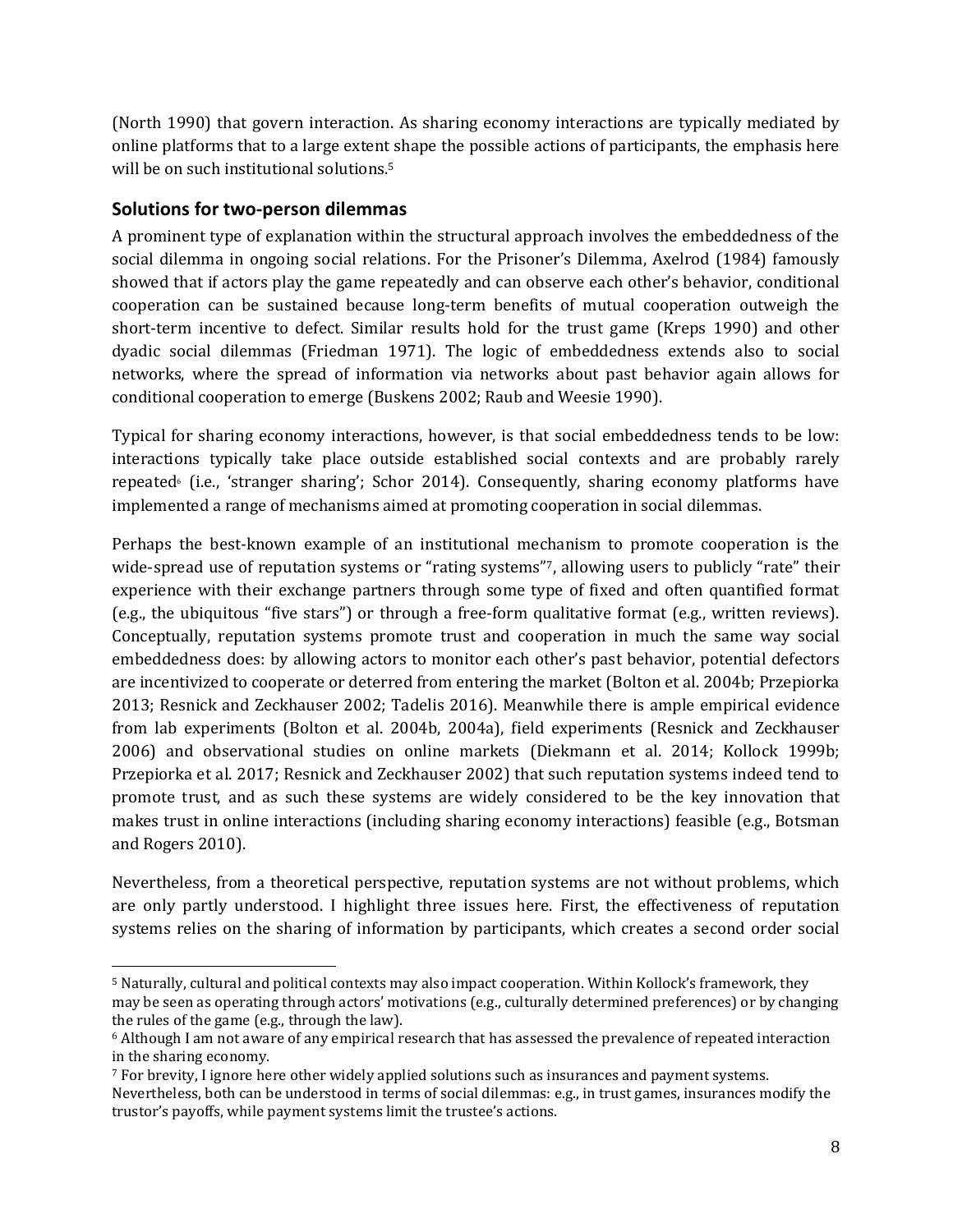dilemma (Heckathorn 1989) in the sense that reputational information itself is a public good. Diekmann et al. (2014) propose that other-regarding preferences and strong reciprocity may explain contributions to reputation systems, which, interestingly, reduces an initially structural solution to a motivational solution. Second, an additional second-order dilemma arises, coined the "informational dilemma" by Bolton et al. (2004a). Without a reputation system, interacting with newcomers generates private information about the trustworthiness of these newcomers that may be worthwhile in the longer run, but in the presence of a reputation system, this information is no longer private and actors instead have an incentive to free-ride on others generating this information, which in theory makes establishing a good reputation harder for newcomers. Third, reputation systems may generate arbitrary inequality through "reputation cascades" (Frey and van de Rijt 2016). Because actors prefer to cooperate with partners who already have established a reputation of trustworthiness, interaction may concentrate on just a few actors who then receive a disproportional share of the benefits from exchange, to the expense of others who might be equally trustworthy.

#### Solutions for N-person dilemmas

The large and to a large extent experimental literature on public goods suggests that, in the presence of sufficiently many conditional cooperators, cooperation in public goods can be achieved via various mechanisms, most prominently the possibility of costly punishment (e.g., Fehr and Gintis 2007). Other mechanisms are feasible too, however (see Chaudhuri 2011 for a review), and the most relevant of these for the sharing economy may be *assortative mixing:* when actors have possibilities to choose who they want to play the public goods game with, production of the public good becomes more likely (Ahn et al. 2009; Page et al. 2005). This speaks to the earlier observation that many public goods problems in the sharing economy, being excludable, more resemble club goods than pure public goods, but also raises the question whether sharing economy exchanges of this type can be scaled to large groups if they indeed rely on (self-)selection of participants of a certain type.

Similarly, a large body of literature exists on the conditions under which common pool resources can be sustained, including the seminal work by Ostrom (1990) who formulated eight "design principles" for institutions aimed at sustaining common pool resources. The principles rely strongly on clear group boundaries and participation and self-determination of the actors using the common pool resource in creating and implementing such institutions. While these principles may to some extent apply to online communities (Kollock 1999a; Kollock and Smith 1996), whether they apply to sharing economy platforms is questionable (Bradley and Pargman 2017): these platforms often have a clear separation between the platform who create and enforce the rules, and users who have little influence on these rules.

Research on generalized exchange systems often focusses at exchanges in fixed structures (i.e., 'network-generalized exchange'; Ekeh 1974; Yamagishi and Cook 1993), which is less relevant to sharing economy interactions, where actors are typically free to choose who they exchange with. Takahashi (2000) studies such "pure generalized exchange" from the perspective of evolutionary game theory, and concludes that generalized reciprocity can emerge if actors can select recipients based on recipients' previous behavior, which suggest that some mechanisms must be present to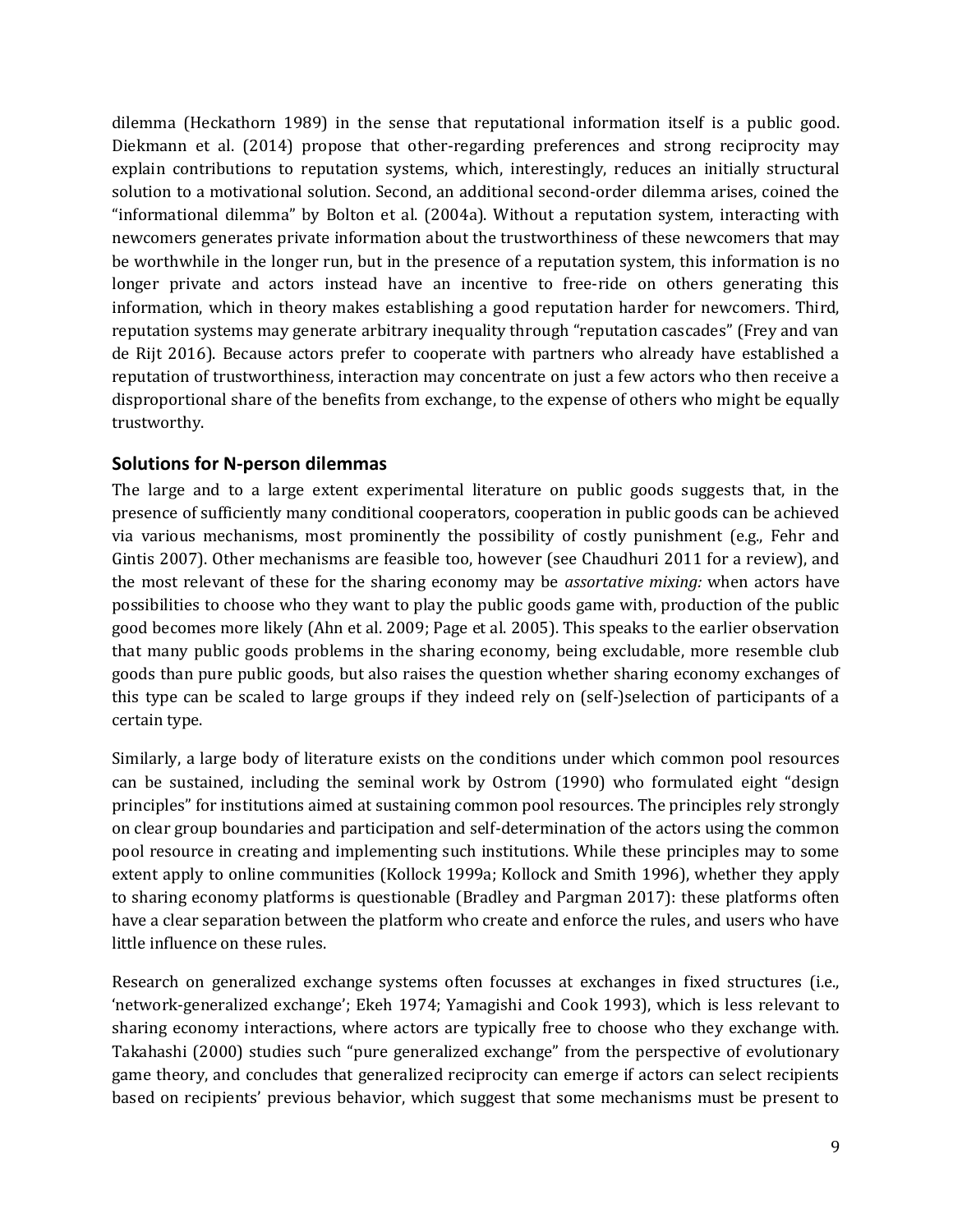make this information available. Other research points at the importance of group solidarity (Molm et al. 2007) or social learning (Tsvetkova and Macy 2014), but with few exceptions (Norbutas and Corten 2018; Willer et al. 2012), these ideas have not been systematically studied in sharing economy settings.

## **Conclusion**

I hope this short chapter has demonstrated that social dilemma research has much to offer to the study of the sharing economy. In particular, I hope to have shown that the social dilemma perspective highlights strategic complexities of sharing economy interactions that are sometimes obscured by a rather loose use of concepts such as "trust" or "commons." For example, we have seen that exchanges with direct compensation create different types of dilemmas than exchanges without such compensation, and that N-person dilemmas can be expected to follow different logics than two-person dilemmas, and may require different solutions. Also, I also hope to have shown that by framing sharing economy interactions in terms of social dilemmas, a wealth of theoretical and empirical literature becomes available that may help explain sharing economy phenomena, as well as inform future research. Conversely, the emergence of the sharing economy provides new opportunities to study social dilemmas in field contexts (including field experiments), due to its combination of, on the one hand, a wide variety in platforms and thereby institutional contexts, and on the other the fact that, due to its online nature, behavior is often recorded in detail.

I end with some possible avenues for such research. First, the sharing economy provides many new opportunities to study the important topic of reputation systems, and to address the issues surrounding such systems as summarized above. Second, the widespread and sometimes remarkable level of cooperation observed in the sharing economy begs the question whether these levels are due to the implementation of adequate institutions by sharing platforms, or to selfselection by participants with certain social preferences. An answer to this question will have important implications for the growth potential of the sharing economy. Third, the success of the sharing economy raises new questions regarding the "governance of the commons" (Ostrom 1990), given that sharing economy platforms that seem to share features of common pool resources at the same time violate Ostrom's celebrated design principles (Bradley and Pargman 2017). Fourth, the sharing economy involves new types of social dilemmas that so far have rarely been studied, such as the mixture of generalized exchange and trust that can be observed in neighborhood sharing platforms (Kas et al. 2018). Finally, the emergence of large-scale "pure" generalized exchange systems provides new opportunities to test both novel and existing hypotheses from the classic tradition of social exchange theory.

## References

- Ahn, T. K., R. M. Isaac and T. C. Salmon (2009), 'Coming and going: Experiments on endogenous group sizes for excludable public goods', Journal of Public Economics,  $93$  (1-2), 336-51.
- Akerlof, G. A. (1970), 'The Market for "Lemons": Quality Uncertainty and the Market Mechanism', Quantitative Journal of Economy, 84, 488–500.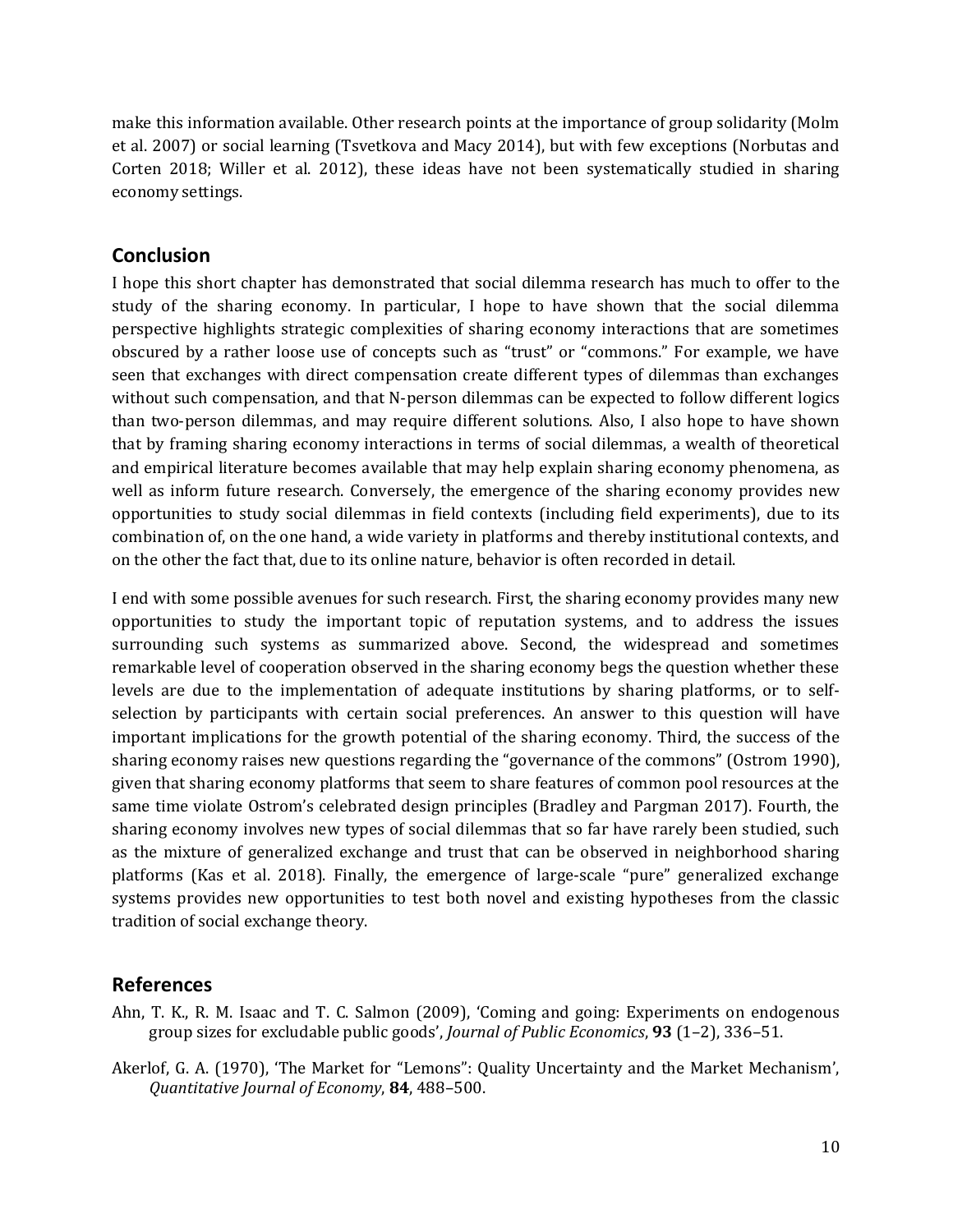Axelrod, R. (1984), The Evolution of Cooperation, New York: Basic Books.

- Bardhi, F. and G. M. Eckhardt (2012), 'Access-Based Consumption : The Case of Car Sharing', Journal of Consumer Research, 39 (4), 881–98.
- Belk, R. (2010), 'Sharing', Journal of Consumer Research, 35 (5), 715–734.
- Berg, J., J. Dickhaut and K. McCabe (1995), 'Trust, reciprocity, and social history', Games and Economic Behavior, 10 (1), 122–42.
- Bolton, G. E., E. Katok and A. Ockenfels (2004a), 'How Effective Are Electronic Reputation Mechanisms? An Experimental Investigation', Management Science, 50 (11), 1587-602.
- Bolton, G. E., E. Katok and A. Ockenfels (2004b), 'Trust among Internet Traders', Analyse & Kritik, 26 (1), 185–202.
- Botsman, R. and R. Rogers (2010), 'What's mine is yours', London: Collins.
- Bradley, K. and D. Pargman (2017), 'The sharing economy as the commons of the 21st century', Cambridge Journal of Regions, Economy and Society, 10 (2), 231–47.
- Buchanan, J. M. (1965), 'An Economic Theory of Clubs', *Economica*, 32 (125), 1.
- Buskens, V. (2002), Social Networks and Trust, Boston, MA: Kluwer Academic Publishers.
- Camerer, C. and K. Weigelt (1988), 'Experimental Tests of a Sequential Equilibrium Reputation Model', Econometrica, 56 (1), 1–36.
- Chaudhuri, A. (2011), 'Sustaining cooperation in laboratory public goods experiments: a selective survey of the literature', Experimental Economics, 14 (1), 47-83.
- Cohen, B. and J. Kietzmann (2014), 'Ride On! Mobility Business Models for the Sharing Economy', Organization and Environment, 27 (3), 279–96.
- Coleman, J. S. (1964), 'Collective Decisions', Sociological Inquiry, 34 (1964), 166–81.
- Coleman, J. S. (1990), Foundations of Social Theory, Cambridge, MA: Belknap.
- Diekmann, A., B. Jann, W. Przepiorka and S. Wehrli (2014), 'Reputation formation and the evolution of cooperation in anonymous online markets', American Sociological Review, 79 (1), 65–85.
- Ekeh, P. P. (1974), Social Exchange Theory: The Two Traditions, London: Heinemann Educational Books.
- Erickson, K. and I. Sørensen (2016), 'Regulating the sharing economy', Internet Policy Review, 5 (2), 1–13.
- Fehr, E. and H. Gintis (2007), 'Human Motivation and Social Cooperation: Experimental and Analytical Foundations', Annual Review of Sociology, 33, 43–64.
- Fehr, E. and K. M. Schmidt (1999), 'A Theory of Fairness, Competition, and Cooperation', Quarterly Journal of Economics, 114 (3), 817-68.
- Forsythe, R., J. L. Horowitz, N. E. Savin and M. Sefton (1994), 'Fairness in Simple Bargaining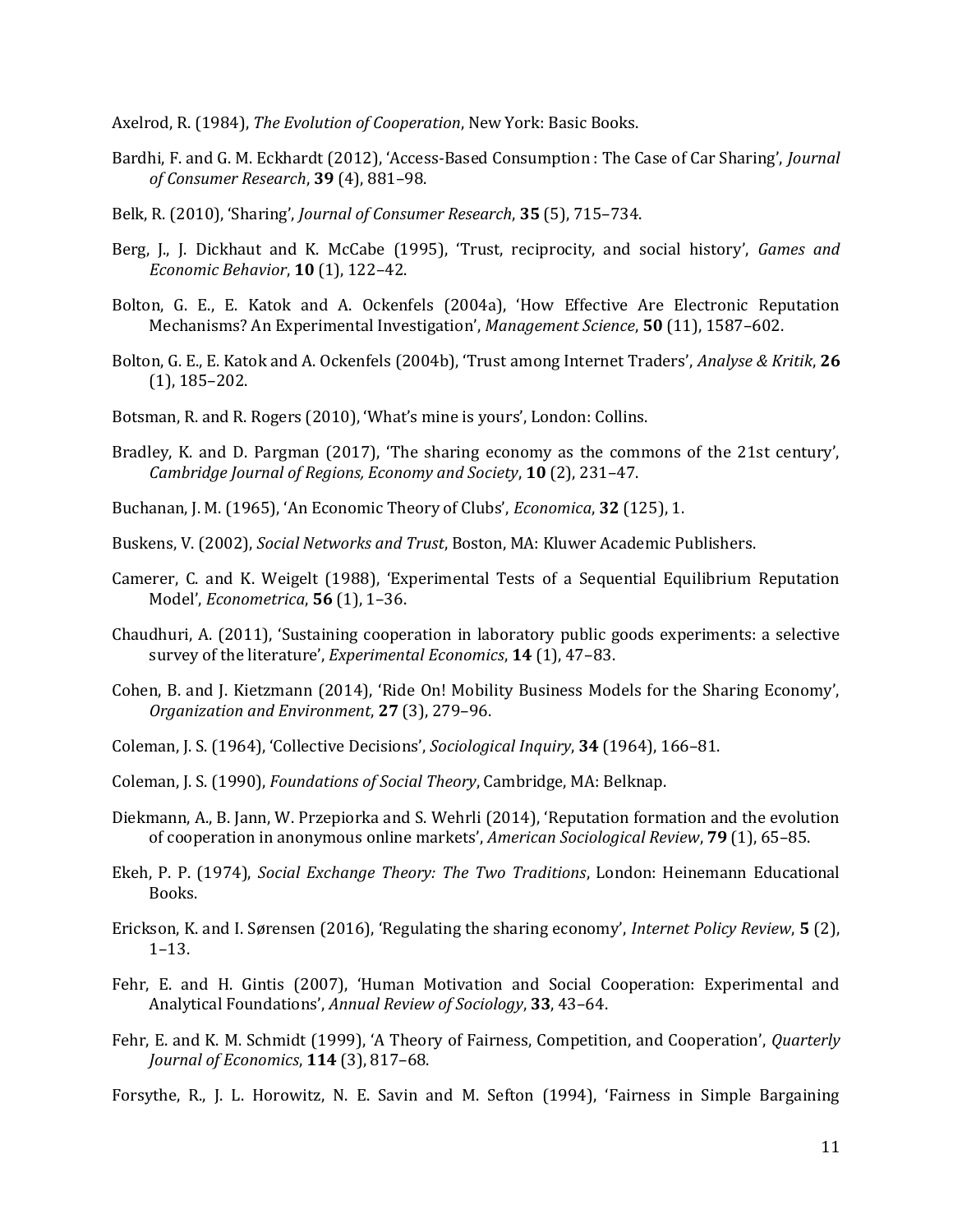Experiments', Games and Economic Behavior, 6 (3), 347–69.

- Fremstad, A. (2016), 'Sticky Norms, Endogenous Preferences, and Shareable Goods', Review of Social Economy, 74 (2), 194–214.
- Frenken, K., T. Meelen, M. Arets and P. B. van de Glind (2015), 'Smarter regulation for the sharing economy', The Guardian.
- Frenken, K. and J. Schor (2017), 'Putting the sharing economy into perspective', Environmental Innovation and Societal Transitions, accessed at https://doi.org/10.1016/j.eist.2017.01.003.
- Frey, V. and A. van de Rijt (2016), 'Arbitrary inequality in reputation systems', Scientific Reports, 38304.
- Friedman, J. W. (1971), 'A non-cooperative equilibrium for supergames', The Review of Economic Studies, 38, 1–12.
- Gardner, R., E. Ostrom and J. M. Walker (1990), 'The Nature of Common-Pool Resource Problems', Rationality and Society, 2 (3), 335–58.
- Heckathorn, D. D. (1989), 'Collective Action and the Second-Order Free Rider Problem', Rationality and Society, 1 (1), 78–100.
- Hess, C. and E. Ostrom (2003), 'Ideas, Artifacts, and Facilities: Information as a Common-Pool Resource', Law and Contemporary Problems, 66 (1/2), 111–45.
- Kas, J., R. Corten and A. van de Rijt (2018), Indirect and Generalized Reciprocity in an Investment Game with Partial versus Universal Reputation Systems, Utrecht.
- Kollock, P. (1998), 'Social Dilemmas: The Anatomy of Cooperation', Annual Review of Sociology, 24, 183–214.
- Kollock, P. (1999a), 'The economies of online cooperation', in M. A. Smith and P. Kollock (eds), Communities in Cyberspace, New York: Routledge, pp. 220–39.
- Kollock, P. (1999b), 'The production of trust in online markets', Advances in Group Processes.
- Kollock, P. and M. Smith (1996), 'Managing the Virtual Commons: Cooperation and Conflict in Computer Communities', Computer-Mediated Communication: Linguistic, Social, and Cross-Cultural Perspectives, 109–28.
- Kostakis, V. and M. Bauwens (2014), Network Society and Future Scenarios for a Collaborative Economy, London: Palgrave McMillan.
- Kreps, D. M. (1990), 'Corporate culture and economic theory', in J. E. Alt and K. A. Shepsle (eds), Perspectives on Positive Political Economy, Cambridge: Cambridge University Press, pp. 90– 143.
- Macy, M. W. and A. Flache (2002), 'Learning Dynamics in Social Dilemmas', Proceedings of the National Academy of Sciences, 99 (3), 7229–36.
- Molm, L. D., J. Collett and D. Schaefer (2007), 'Building solidarity through generalized exchange: A theory of Reciprocity', American Journal of Sociology, 113 (1), 205-42.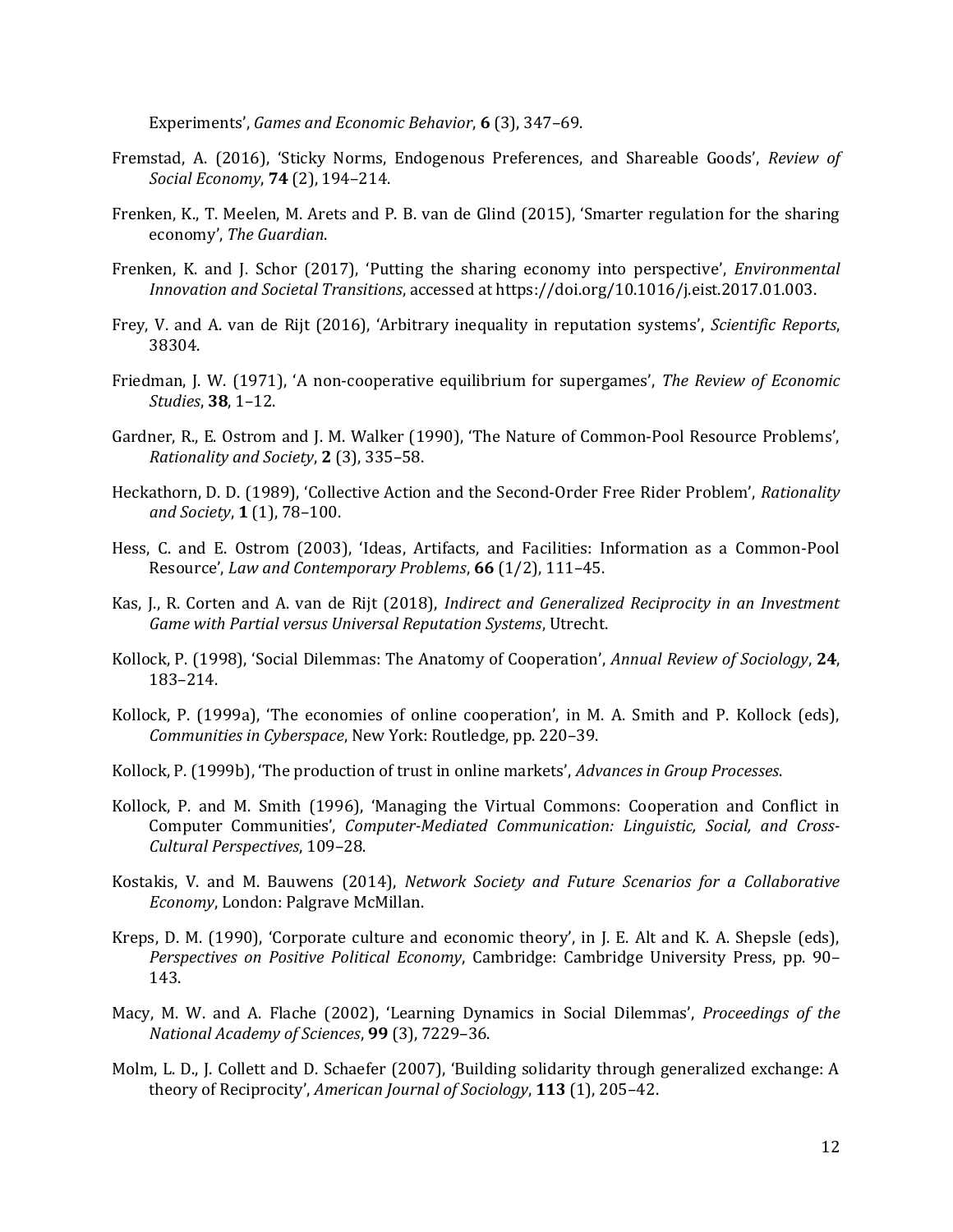- Neyman, A. (1985), 'Bounded complexity justifies cooperation in the finitely repeated prisoners' dilemma', Economics Letters, 19 (3), 227–9.
- Norbutas, L. and R. Corten (2018), 'Sustainability of generalized exchange in the sharing economy: The case of the "freecycling" facebook groups', International Journal of the Commons, 12 (1), accessed at https://doi.org/10.18352/ijc.789.
- North, D. C. (1990), Institutions, Institutional Change and Economic Performance, Cambridge: Cambridge University Press.
- Nowak, M. A. and K. Sigmund (1998), 'Evolution of indirect reciprocity by image scoring', Nature, 393 (6685), 573–7.
- Ostrom, E. (1990), Governing the Commons: The Evolution of Institutions for Collective Action, Cambridge, MA: Cambridge University Press.
- Ostrom, E. (2006), 'The value-added of laboratory experiments for the study of institutions and common-pool resources', Journal of Economic Behavior & Organization.
- Page, T., L. Putterman and B. Unel (2005), 'Voluntary Association in Public Goods Experiments: Reciprocity, Mimicry and Efficiency\*', The Economic Journal, 115 (506), 1032–53.
- Przepiorka, W. (2013), 'Buyers pay for and sellers invest in a good reputation: More evidence from eBay', The Journal of Socio-Economics, 42, 31–42.
- Przepiorka, W., L. Norbutas and R. Corten (2017), 'Order without Law: Reputation Promotes Cooperation in a Cryptomarket for Illegal Drugs', European Sociological Review, 33 (6), accessed at https://doi.org/10.1093/esr/jcx072.
- Puschmann, T. and R. Alt (2016), 'Sharing economy', Business and Information Systems Engineering, 58 (1), 93–9.
- Rapoport, A. (1974), 'Prisoner's Dilemma Recollections and Observations', in A. Rapoport (ed), Game Theory as a Theory of Conflict Resolution, Dordrecht: Reidel, pp. 17–34.
- Rapoport, A. and A. M. Chammah (1965), Prisoner's Dilemma: A Study in Conflict and Cooperation, Ann Arbor: Univresity of Michigan Press.
- Raub, W., V. W. Buskens and R. Corten (2015), 'Social Dilemmas and Cooperation', in N. Braun and N. J. Saam (eds), Handbuch Modellbildung Und Simulation in Den Sozialwissenschaften, Wiesbaden: Springer, pp. 597–626.
- Raub, W. and J. Weesie (1990), 'Reputation and Efficiency in Social Interactions: An Example of Network Effects', American Journal of Sociology, 96, 626–54.
- Resnick, P. and R. Zeckhauser (2002), 'Trust among strangers in Internet transactions: Empirical analysis of eBay's reputation system', in M. R. Baye (ed), The Economics of the Internet and E-Commerce. Vol. 11. Adv. Appl. Microeconomics., Amsterdam: Elsevier Science.
- Resnick, P. and R. Zeckhauser (2006), 'The value of reputation on eBay: A controlled experiment', Experimental Economics, 9 (2), 79–101.
- Rubinstein, A. (1998), Modeling Bounded Rationality, Cambridge, MA: MIT Press.